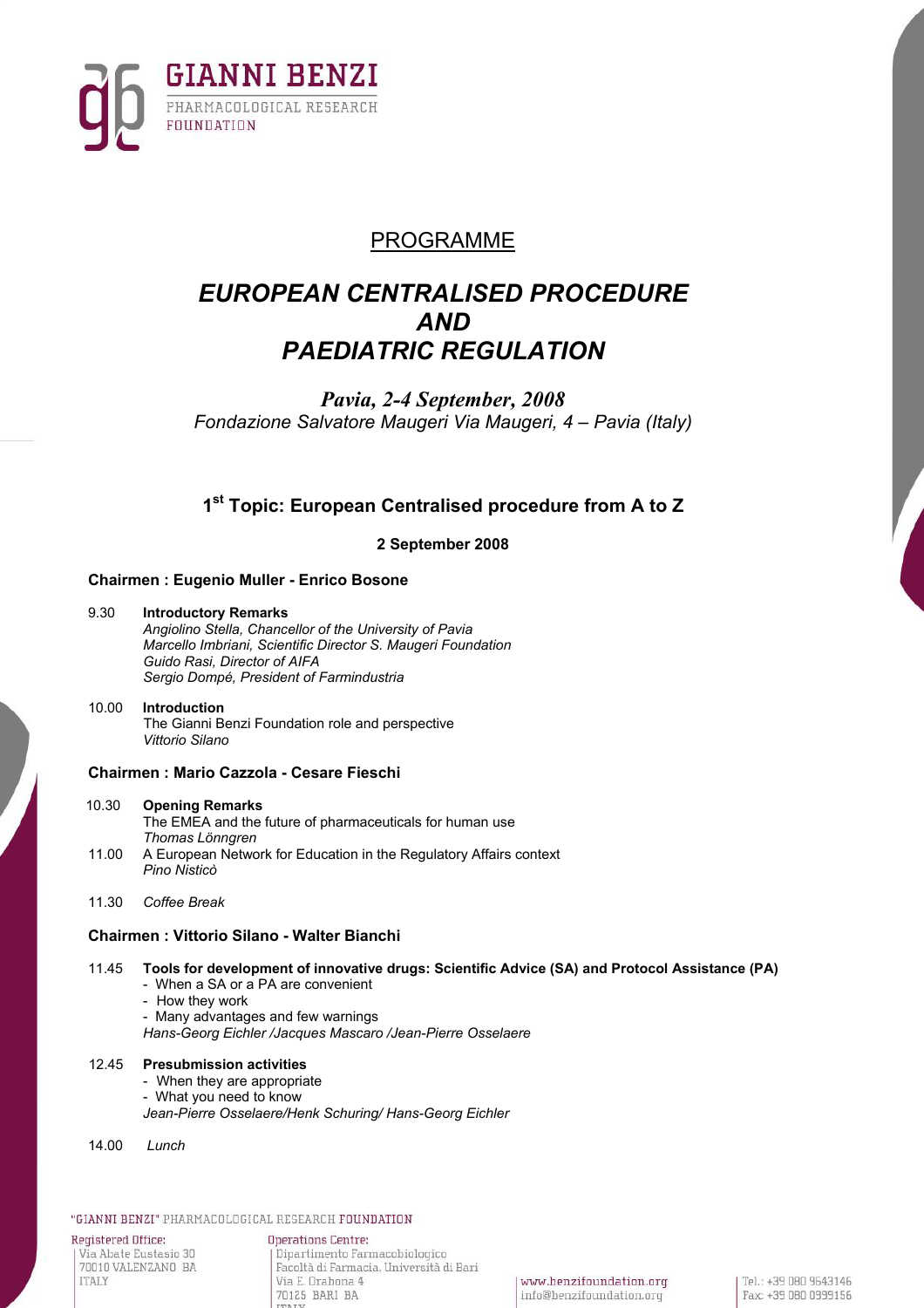

## **Chairmen : Walter Bianchi - Marcello Tonini**

15.00 **The application and the first period of the Assessment** 

- Strategies in preparing the e-CTD - How to work with EMEA
- *Henk Schuring/Pino Nisticò*
- 16.00 *Coffee break*

### 16.15 **Objections and answers**

- Minor and major objections
- Main reasons for major objections
- How to answer to the objections
- *Jacques Mascaro/Henk Schuring/Pino Nisticò*

# 17.15 **Q&A**

*All speakers* 

# **3 September 2008**

# **Chairmen : Enrico Bosone - Jean-Pierre Osselaere**

### 9.00 **Oral explanation and dialogue with Rapporteur, Co-Rapporteur and Project Manager**

- How to understand the objections
- Examples of positive dialogue
- 25% of withdrawals: when and why
- Orphan drugs and paediatric indications: how the different Committees work together
- *Chris Walker/Eric Abadie*

### 10.00 **After the Opinion: commitments and appeals**

- Main commitment for oncologic drugs
- Examples of successful appeals
- *Chris Walker/Eric Abadie*

11.00 *Coffee Break*

## **Chairmen : Jean-Pierre Osselaere - Enrico Bosone**

- 11.15 **From the Opinion to the Decision**  - Steps between the Opinion and the Decision - Labelling for Europe *Chris Walker*
- 11.45 **Remarks on Centralised Procedure**  - CHMP and Centralised procedure: challenges for the future *Eric Abadie*
- 12.45 **Q&A and final remarks**  *All speakers*
- 13.15 *Lunch*

"GIANNI BENZI" PHARMACOLOGICAL RESEARCH FOUNDATION

Registered Office: Via Abate Eustasio 30 70010 VALENZANO BA **ITALY** 

**Operations Centre:** .<br>Dipartimento Farmacobiologico Facoltà di Farmacia, Università di Bari Via E. Orabona 4 70125 BARI BA **ITALY** 

www.benzifoundation.org info@benzifoundation.org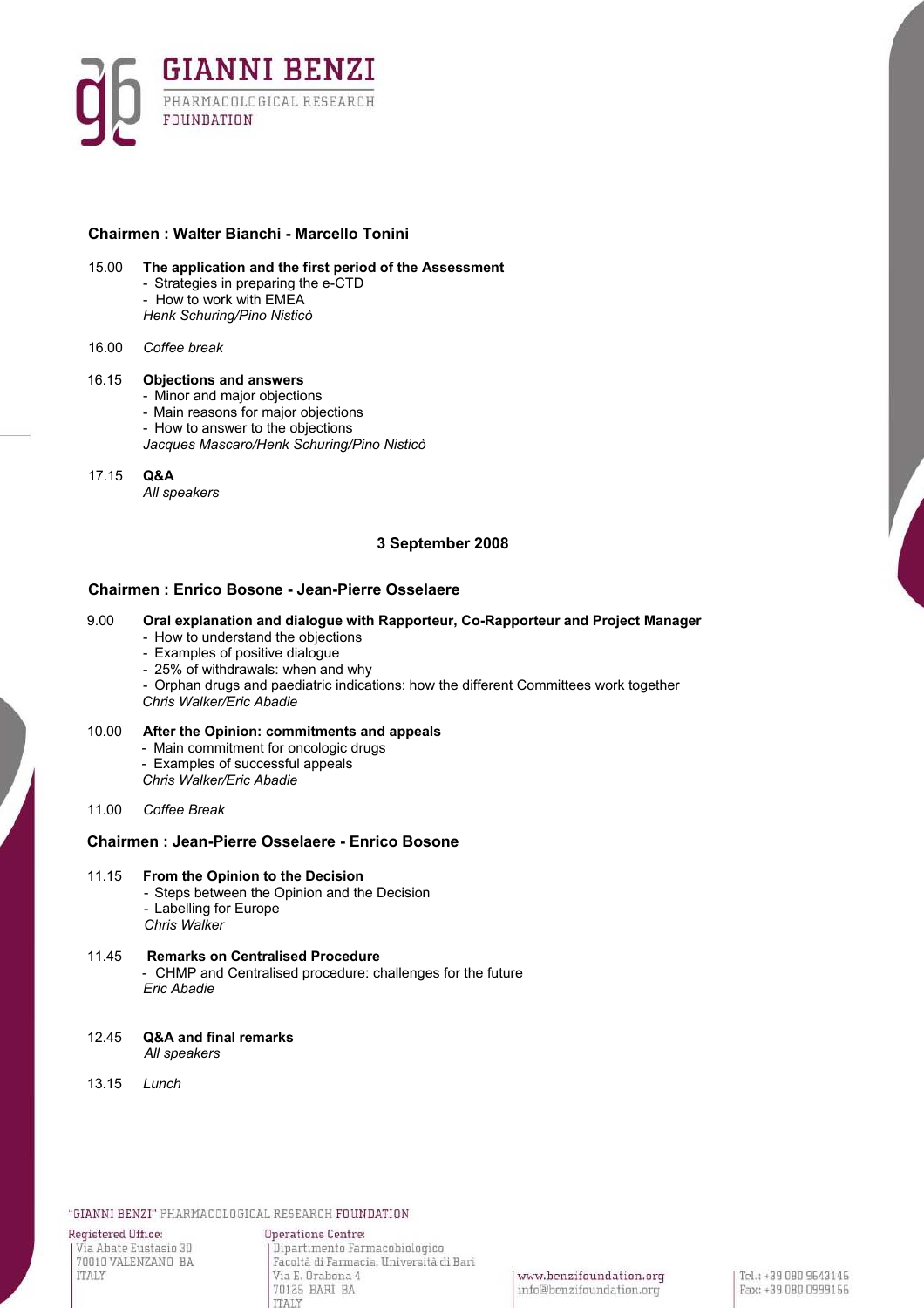

# PROGRAMME

# *EUROPEAN CENTRALISED PROCEDURE AND PAEDIATRIC REGULATION*

**2nd Topic: The Paediatric Regulation Challenges** 

**3 September 2008** 

# **Chairmen : Paola Baiardi – Mariana Catapano**

14.30 **Introductory remarks on the Paediatric Regulation**  - The role of the Paediatric Committee (PDCO): PIP submission, waivers and deferrals *Daniel Brasseur*  - The Network of Paediatric Networks envisaged in the Paediatric Regulation in supporting paediatric drugs development *Paolo Rossi*  - The Task-force in Europe for Drug Development for the Young (TEDDY) role and mission *Adriana Ceci*

### 15.30 **Early clinical research**

- Strategies to identify and mitigate risks for first-in-human clinical trials with investigational medicinal products *Oscar Della Pasqua* 

- Role of pharmacokinetics in the development of medicinal products in the paediatric population
- *Oscar Della Pasqua*

- Introduction to population PK/PD, developmental PK/PD and modelling in paediatric clinical pharmacology *Oscar Della Pasqua* 

16.30 *Coffee Break*

## **Chairmen : Jean-Pierre Osselaere – Domenico Criscuolo**

16.45 **Pharmacogenetics and Pharmacogenomics in paediatric drug developmental phase**  - Impact of PGx/PGt in children: relevant aspects

*Achille Iolascon/Roberta Russo*  - PGx/PGt in children in Europe: where and how *Oscar Della Pasqua* 

## 17.15 **Preclinical issues**

- Paediatric specificity for non-clinical tests
- Guideline on the need for non-clinical testing in juvenile animals on human pharmaceuticals for paediatric indications

*Annarita Meneguz/Marcello Tonini* 

17.45 **Q&A** 

*All speakers* 

"GIANNI BENZI" PHARMACOLOGICAL RESEARCH FOUNDATION

Registered Office: Via Abate Eustasio 30 70010 VALENZANO BA **ITALY** 

**Operations Centre:** Dipartimento Farmacobiologico Facoltà di Farmacia, Università di Bari Via E. Drabona 4 70125 BARI BA **TTAIN**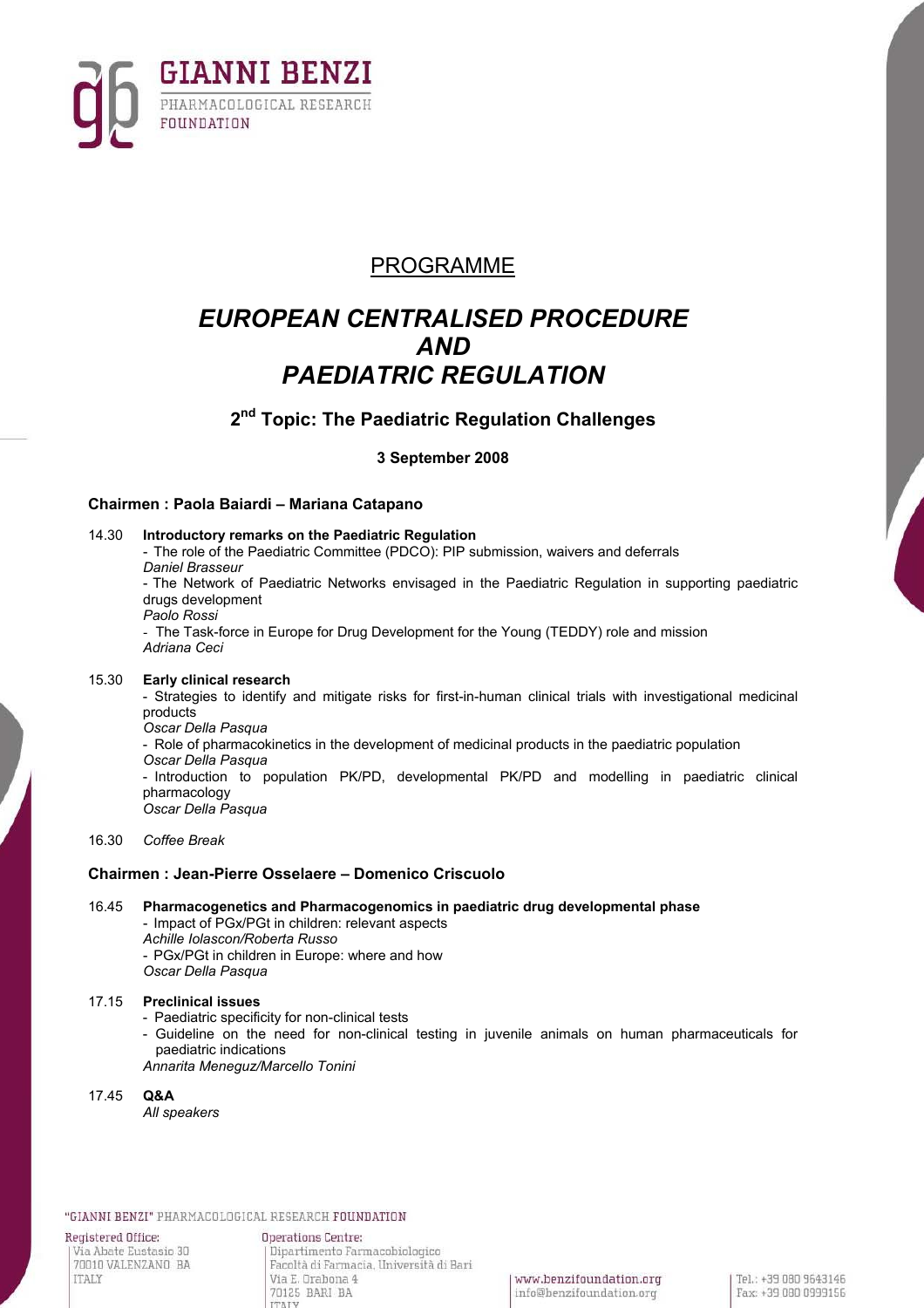

## **4 September 2008**

### **Chairmen : Ian Wong - Paolo Paolucci**

9.00 **Quality and paediatric formulations** - Development of paediatric formulations *Jean Pierre Osselaere/Henk Schuring*  - Old Drugs/New formulations *Anu Tummavuori* 

#### 9.40 **Methodology in conducting clinical trials in children** - Formulations of experimental drugs *Jean Pierre Osselaere/Henk Schuring* - How to apply for a paediatric clinical trial

*Domenico Criscuolo* 

- 
- Regulatory aspects and PIP application
- *Mariana Catapano*
- Case Studies: focus on specific therapeutic areas- Vaccines *Eddie Reilly*
- 11.00 *Coffee Break*

# **Chairmen : Maria Mellado Pena - Anu Tummavuori**

### 11.15 **Paediatric Research in Europe**

- Current status of paediatric research *Paola Baiardi*  - Ethical concerns in paediatric clinical trials *Annagrazia Altavilla*  - Paediatric Research Costs and Benefits *Massimo Iacobelli*
- 12.15 **Q&A**

*All speakers* 

## *13.00 Lunch*

## **Chairmen : Emilio Perucca - Eddie Reilly**

### 14.00 **Pharmacoepidemiology and Pharmacovigilance**

- How to collect paediatric data in Europe
- *Miriam Sturkenboom*

- Could pharmacepidemiology guide the drug developmental plan?

*Anu Tummavuori* 

*-*-Could pharmacoepidemiology guide the SMEs and academic paediatric research? *Ian Wong* 

- Pharmacovigilance and management risks activities addressing the paediatric specificity *Katia Verhamme* 

## **Chairmen : Adriana Ceci - Enrico Bosone**

### 15.30 **Case Studies: Focus on specific therapeutic areas**

- Neonatology *Marek Migdal*
- Oncology *Paolo Paolucci*
- Respiratory diseases *Eugenio Baraldi*
- Infectious diseases *Maria Mellado Peña*

**TTATY** 

- Epilepsy *Emilio Perucca*

#### "GIANNI BENZI" PHARMACOLOGICAL RESEARCH FOUNDATION

Registered Office: Via Abate Eustasio 30 70010 VALENZANO BA **ITALY** 

**Operations Centre:** Dipartimento Farmacobiologico Facoltà di Farmacia, Università di Bari Via E. Orabona 4 70125 BARI BA

www.benzifoundation.org info@benzifoundation.org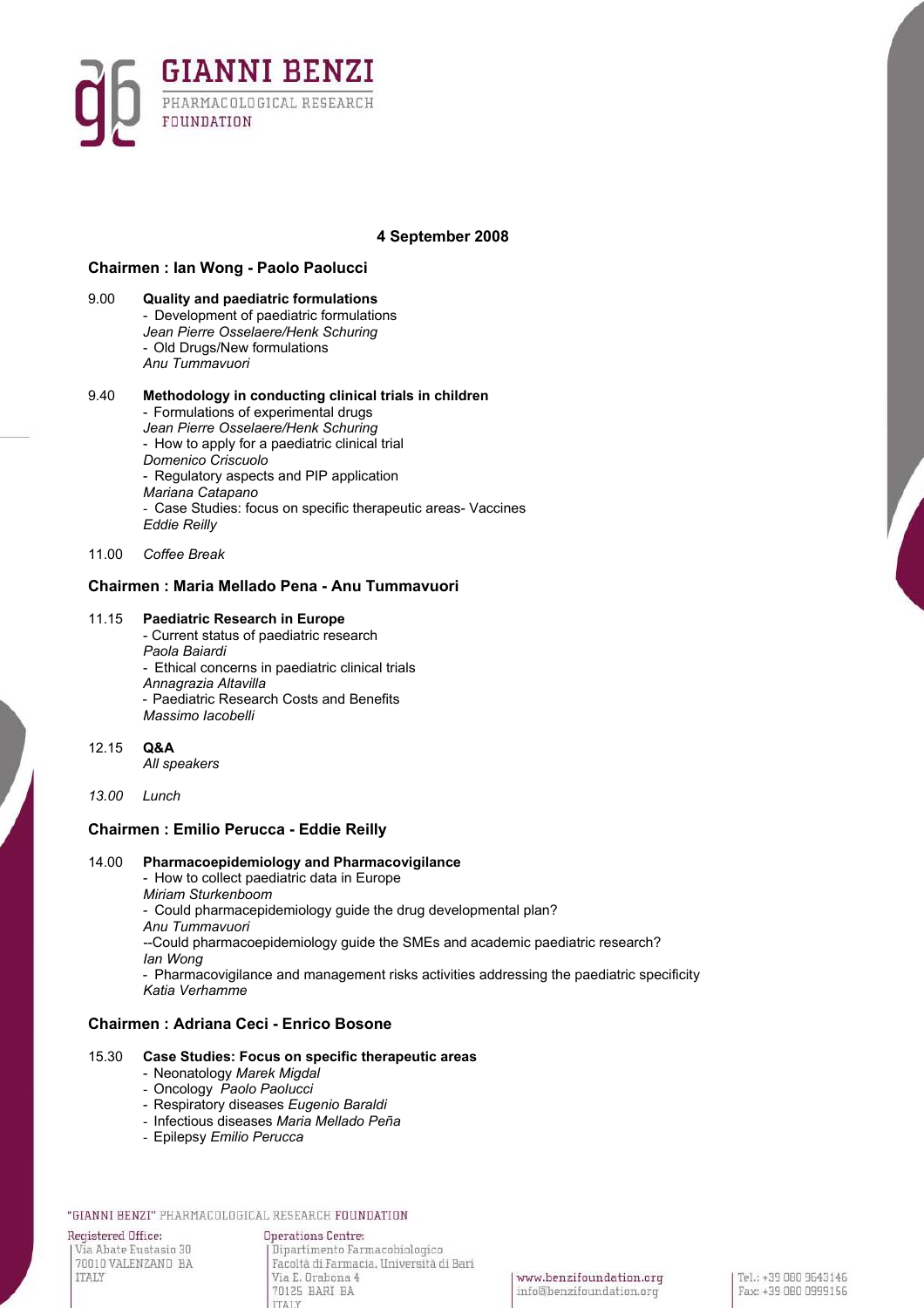

# 17.00 **Q&A, Tests and Conclusion**

# **SPEAKERS' LIST**

**Eric Abadie**, Président du CHMP, EMEA and Conseiller scientifique auprès du Directeur Général, Direction Générale, Afssaps **Annagrazia Altavilla**, Assistance Publique des Hôpitaux de Marseille (APHM)-Espace Ethique Méditerranéen **Paola Baiardi**, Director, Consortium for Biological and Pharmacological Evaluations (CVBF) **Eugenio Baraldi**, Department of Paediatrics Chief of the Unit of Allergy and Respiratory Deseases University of Padova **Walter Bianchi**, President, Italian Society of Regulatory Affairs (SIAR) **Enrico Bosone**, Director Regulatory Affairs & Compliance, Celgene Srl and SIAR Member of MB **Daniel Brasseur**, Chair, Paediatric Committee (PDCO), EMEA **Mariana Catapano**, Head of Regulatory Affairs, Consortium for Biological and Pharmacological Evaluations (CVBF) **Mario Cazzola**, Pro-Chancellor University of Pavia, President Consortium for Biological and Pharmacological Evaluations (CVBF) **Adriana Ceci**, President, 'Gianni Benzi' Pharmacological Research Foundation and TEDDY NoE Coordinator **Domenico Criscuolo**, CHIEF Medical Officer, Creabilis Therapeutics Spa, and IFAPP President **Oscar Della Pasqua**, Assistant Professor, Center for Drug Research, Leiden University and Clinical Pharmacology & Discovery Medicine, GlaxoSmithKline **Sergio Dompé**, President of Farmindustria **Hans-Georg Eichler**, Professor, Vienna University School of Medicine, Senior Medical Officer, EMEA **Cesare Fieschi**, Professor of Neurology , University La Sapienza di Roma **Massimo Iacobelli**, Chief Scientific Officer, Gentium Spa **Marcello Imbriani,** Fondazione S. Maugeri, Scientific Director, Pavia **Achille Iolascon,** Professor, University Federico II of Naples and CEINGE- Advanced Biotechnologies **Anne Marie Li-Kwai-Cheung,** Regulatory Affairs Europe, Genzyme

"GIANNI BENZI" PHARMACOLOGICAL RESEARCH FOUNDATION

Registered Office: Via Abate Eustasio 30 70010 VALENZANO BA **ITALY** 

**Operations Centre:** Dipartimento Farmacobiologico Facoltà di Farmacia, Università di Bari Via E. Orabona 4 70125 BARI BA **TTAIV**